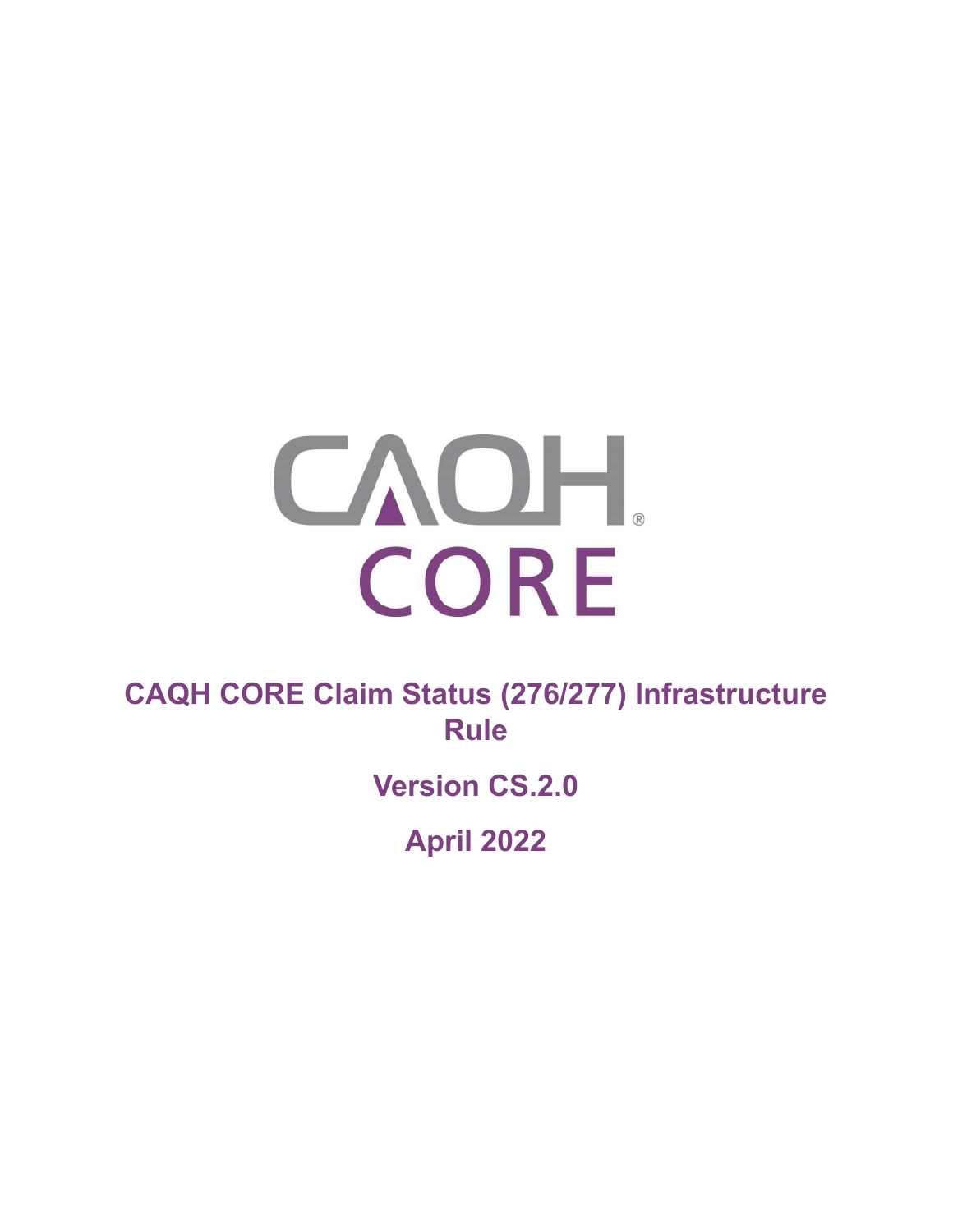| <b>Version</b> | <b>Revision</b> | <b>Description</b>                                                                                                                                                                                                                                                                                                                                                                                                             | <b>Date</b> |
|----------------|-----------------|--------------------------------------------------------------------------------------------------------------------------------------------------------------------------------------------------------------------------------------------------------------------------------------------------------------------------------------------------------------------------------------------------------------------------------|-------------|
| 2.0.0          | Major           | Phase II CAQH CORE 250: Claim Status balloted and<br>approved via CAQH CORE Voting Process.                                                                                                                                                                                                                                                                                                                                    | 2010        |
| 2.1.0          | Minor           | Adjustments to the Phase II CAQH CORE 250: Claim Status<br>Rule to support X12 HIPAA-adopted v5010.                                                                                                                                                                                                                                                                                                                            | March 2011  |
| CS.1.0         | Minor           | Non-substantive adjustments to support re-organization of<br>$\bullet$<br>operating rules into rule sets organized by business<br>transaction (e.g., eligibility, claims, etc.) rather than phase<br>(e.g., Phase I, II, etc.) as approved by the CAQH CORE<br>Board in 2019.<br>Operating rule naming, versioning and numbering<br>$\bullet$<br>methodologies updated to align with business transaction-<br>based rule sets. | May 2020    |
| CS.2.0         | Major           | Substantive updates to system availability requirements<br>$\bullet$<br>to align with current business needs.<br>Update Connectivity reference to align with the most<br>$\bullet$<br>recent published and CAQH CORE adopted version of<br>the CAQH CORE Connectivity Rule.<br>Additional non-substantive adjustments for clarity.<br>٠                                                                                        | April 2022  |

# **Revision History for CAQH CORE Claim Status (276/277) Infrastructure Rule**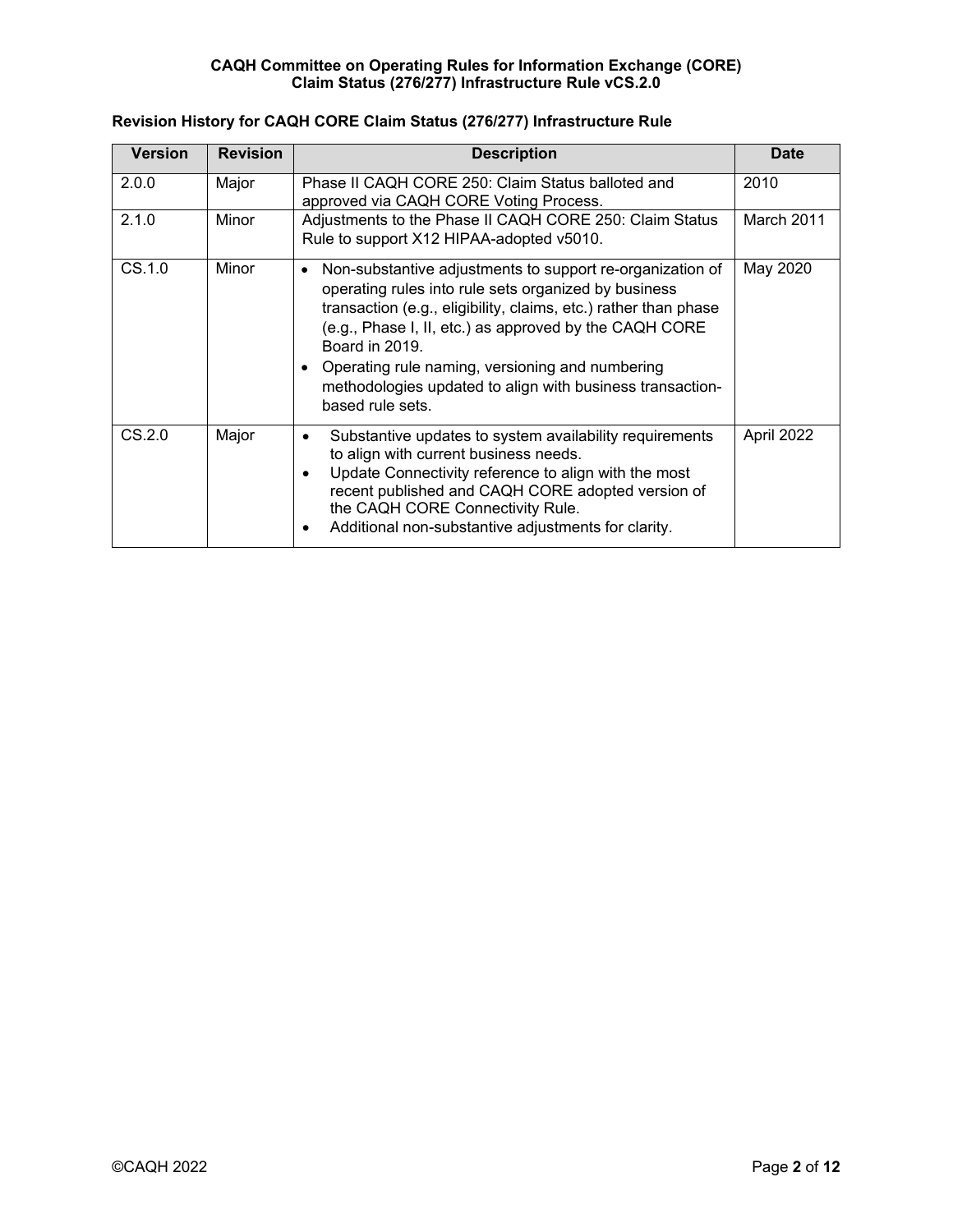## **Table of Contents**

| 3.1. |                                                                                           |  |  |  |  |
|------|-------------------------------------------------------------------------------------------|--|--|--|--|
| 3.2. |                                                                                           |  |  |  |  |
| 3.3. |                                                                                           |  |  |  |  |
| 3.4. |                                                                                           |  |  |  |  |
| 3.5. |                                                                                           |  |  |  |  |
| 3.6. |                                                                                           |  |  |  |  |
|      |                                                                                           |  |  |  |  |
|      |                                                                                           |  |  |  |  |
|      |                                                                                           |  |  |  |  |
|      | 4.2.1. Use of the X12 v5010 999 and X12 v5010 277 Acknowledgements for Real Time  6       |  |  |  |  |
|      |                                                                                           |  |  |  |  |
|      |                                                                                           |  |  |  |  |
|      | 4.3.1. Use of the X12 v5010 999 Acknowledgement for Batch X12 v5010 276 and X12 v5010 277 |  |  |  |  |
|      |                                                                                           |  |  |  |  |
|      |                                                                                           |  |  |  |  |
|      |                                                                                           |  |  |  |  |
|      |                                                                                           |  |  |  |  |
|      |                                                                                           |  |  |  |  |
|      |                                                                                           |  |  |  |  |
|      |                                                                                           |  |  |  |  |
|      | 4.5.1. Batch Response Time X12 v5010 999 Acknowledgement Requirements  9                  |  |  |  |  |
|      |                                                                                           |  |  |  |  |
|      |                                                                                           |  |  |  |  |
|      |                                                                                           |  |  |  |  |
|      |                                                                                           |  |  |  |  |
|      |                                                                                           |  |  |  |  |
|      |                                                                                           |  |  |  |  |
|      |                                                                                           |  |  |  |  |
|      |                                                                                           |  |  |  |  |
|      |                                                                                           |  |  |  |  |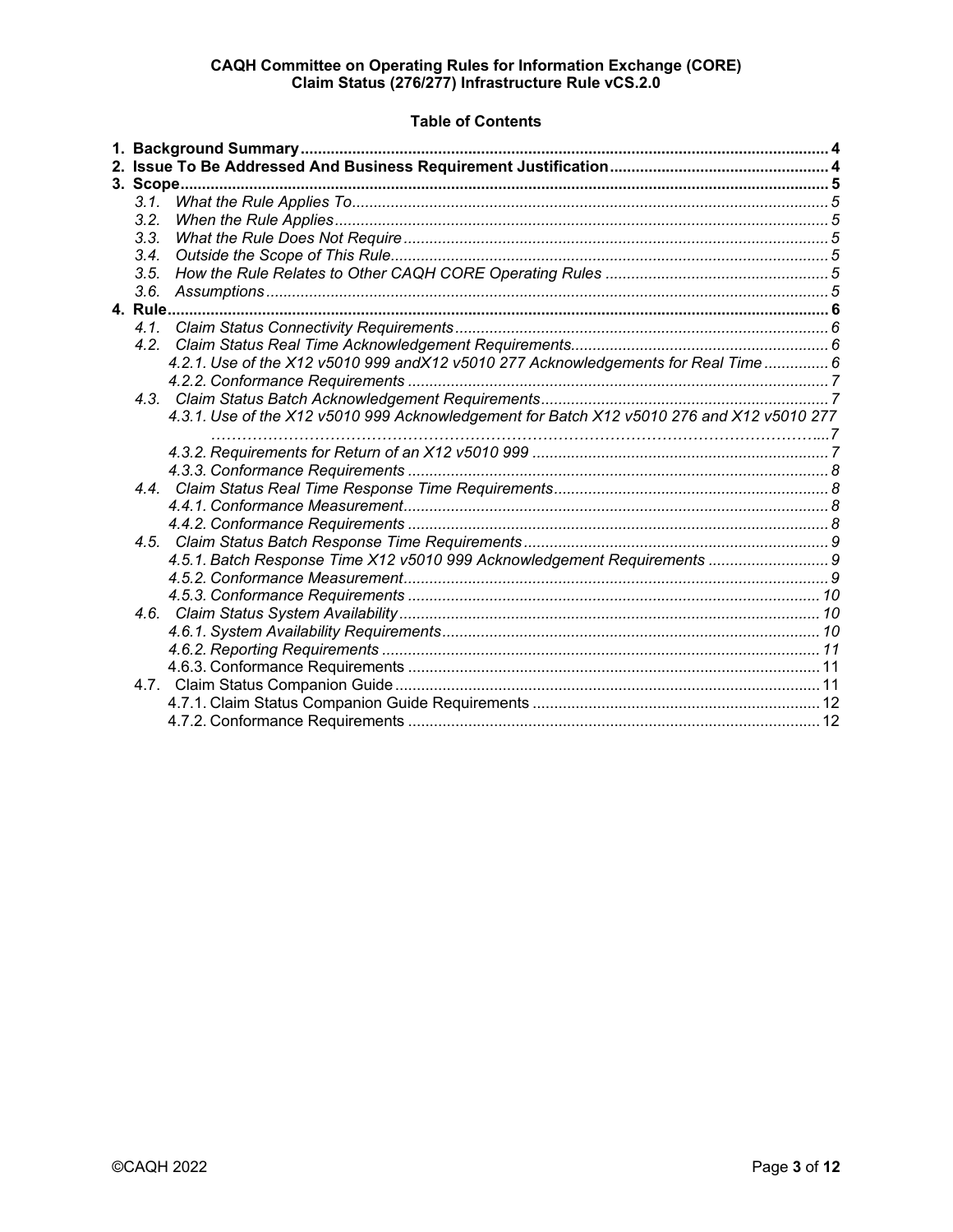## <span id="page-3-0"></span>**1. Background Summary**

The CAQH CORE Eligibility & Benefits Operating Rules focus on improving electronic eligibility and benefits verification, as eligibility is the first transaction in the claims process. Thus, if eligibility and benefits are correct, all the transactions that follow will be more effective and efficient. Building on this, CAQH CORE determined that the operating rules should be extended to include rules around the claim status transaction that allow providers to check the status of a claim electronically, without manual intervention, or confirm claims receipt. Benefits to electronic claim status inquiry and response will provide for:

- Less staff time spent on phone calls and websites
- Increased ability to conduct targeted follow-up
- More accurate and efficient processing and payment of claims

This CAQH CORE Claim Status (276/277) Infrastructure Rule for the HIPAA-adopted X12 005010X212 Health Care Claim Status Request and Response (276/277) Technical Report Type 3 (TR3) implementation guide and associated errata (hereafter X12 v5010 276, X12 v5010 277 or X12 v5010 276/X12 v5010 277) will facilitate the industry's momentum to increase access to the claim status transaction, and will encourage CORE-certified entities to use the infrastructure they have for the HIPAAadopted X12 005010X279A1 Eligibility Benefit Inquiry and Response (270/271) Technical Report Type 3 implementation guide and associated errata (hereafter X12 v5010 270/271), and apply this infrastructure to claims status.

## <span id="page-3-1"></span>**2. Issue To Be Addressed And Business Requirement Justification**

In order to electronically process a claim status inquiry, providers need to have a robust X12 v5010 277 claim status response. This robust response includes the health plans providing the status of the claim, such as pre-adjudication acceptance or rejection, an incorrect or incomplete claim is pended, or that the claim is suspended and additional information is being requested. HIPAA provides a foundation for the electronic exchange of claim status information, but does not go far enough to ensure that today's paperbased system can be replaced by an electronic, interoperable system. HIPAA's mandated data scope does not require the financial information needed by providers, and HIPAA neither addresses the standardization of data definitions nor contains business requirements by which the HIPAA-outlined data can flow efficiently and on a timely basis.

Using the available but not-required (situational) elements of the X12 v5010 276/X12 v5010 277, the CAQH CORE Claim Status (276/277) Infrastructure Rule defines the specific business information requirements that health plans must satisfy and which vendors, clearinghouses and providers should use if they want to be CORE-certified. As with all CAQH CORE rules, these requirements are intended as a base or minimum set of requirements and it is expected many CORE- certified entities will add to these requirements as they work towards the goal of administrative interoperability. The CAQH CORE Claim Status (276/227) Infrastructure Rule requires that health plans respond to an inquiry in Real Time (within 20 seconds), make appropriate use of the standard acknowledgements to eliminate the "black hole," support the CAQH CORE "safe harbor" connectivity requirement, and ensure that the system components required to process claim status inquiries are available 90 percent of the time.

By requiring the delivery and use of this claim status information via the X12 v5010 276/X12 v5010 277, the CAQH CORE Claim Status (276/227) Infrastructure Rule helps provide the information that is necessary to electronically process a claim status inquiry and thus reduce the current cost of today's paper-based transaction process.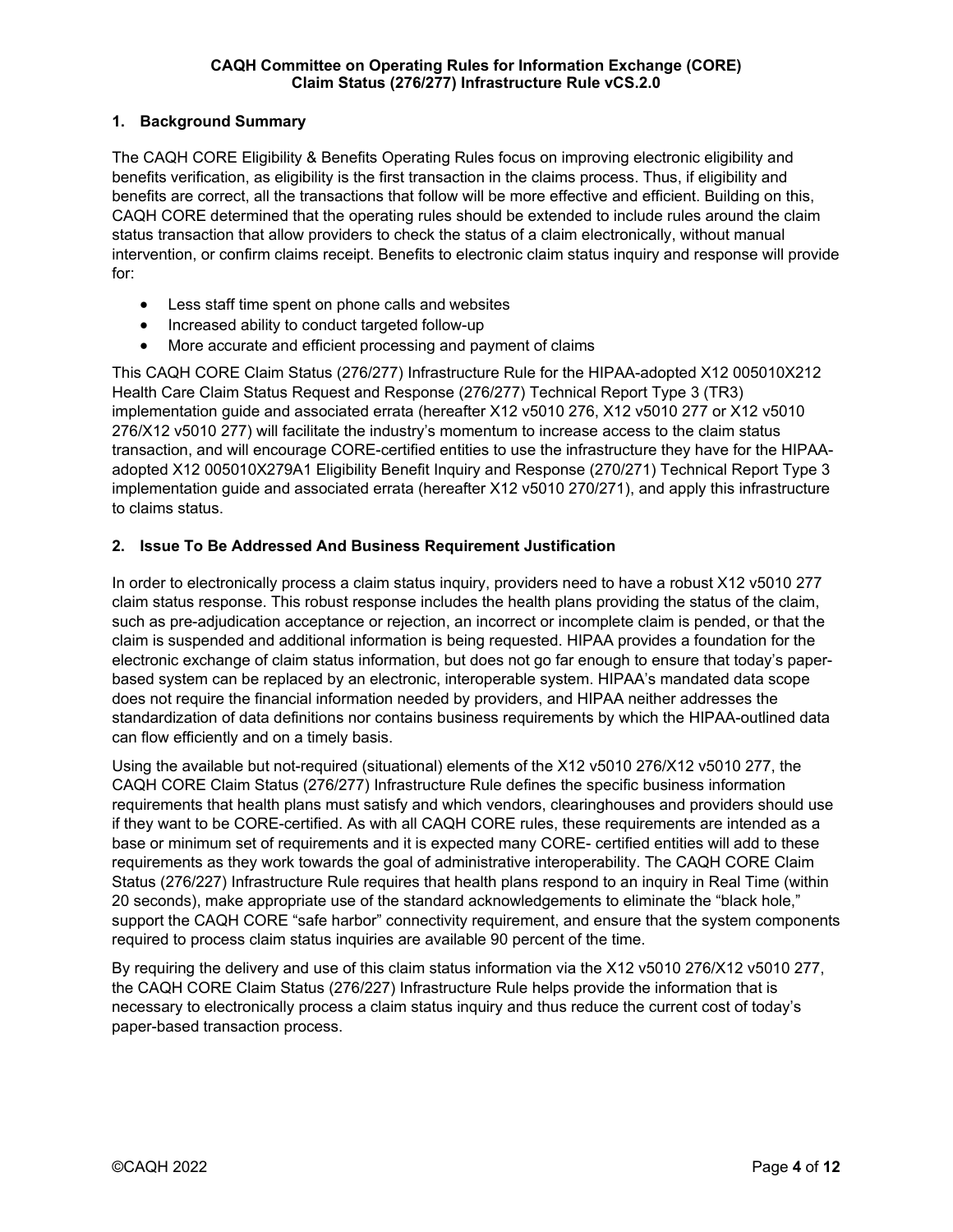## <span id="page-4-0"></span>**3. Scope**

## *3.1. What the Rule Applies To*

<span id="page-4-1"></span>The CAQH CORE Claim Status (276/277) Infrastructure Rule complements and extends the CAQH CORE Eligibility & Benefits (270/271) Infrastructure Rule to the conduct of the X12 v5010 276/X12 v5010 277. This rule specifies that a CORE-certified entity must conduct these transactions in Real Time, respond within 20 seconds, make their systems available 90 percent of the time, use the X12 standard acknowledgments and support the CAQH CORE Connectivity safe harbor requirements.

## *3.2. When the Rule Applies*

<span id="page-4-2"></span>This rule applies when a CORE-certified entity uses, conducts, or processes the X12 v5010 276/X12 v5010 277 claims status transactions.

## *3.3. What the Rule Does Not Require*

<span id="page-4-3"></span>This rule does not address any X12 v5010 276/v5010 277 transaction content requirements of the X12 v5010 276/X12 v5010 277 implementation guide. This rule does not require any entity to:

- Conduct, use, or process the X12 v5010 276/X12 v5010 277 claim status transactions if it currently does notdo so.
- Integrate its current claim status processing system components into its current eligibility processing system if they are not currently integrated.

## <span id="page-4-4"></span>*3.4. Outside the Scope of This Rule*

This rule does not address the data content of the X12 v5010 276 nor the data content of the health plan's response using the X12 v5010 277.

#### <span id="page-4-5"></span>*3.5. How the Rule Relates to Other CAQH CORE Operating Rules*

This rule applies the CAQH CORE Eligibility & Benefits (270/271) Infrastructure Rule requirements (e.g., Response Time, System Availability, Acknowledgements, and Companion Guide), which were created to increase access to the X12 v5010 270/271 transactions, and applies these requirements, where appropriate, to the X12 v5010 276/v5010 277 claim status transactions.

As with other CAQH CORE Operating Rules, general CAQH CORE policies also apply to CAQH CORE Claim Status Operating Rules. The CAQH CORE policies include:

- CORE Certification Testing for each stakeholder wishing to be awarded a CORE-certified Seal.
- Entities seeking CORE Certification may use a contracted party to meet operating rules, e.g., some providers meet CORE Connectivity requirements via their vendor products.
- A health plan system exemption policy for system migration.
- Entities only need to test for and meet Batch rule requirements if they currently offer Batch for claim status transactions. A CAQH CORE guiding principle is to move to Real Time; thus, CAQH CORE rules do not require entities to build Batch capabilities.

#### <span id="page-4-6"></span>*3.6. Assumptions*

The following assumptions apply to this rule:

- All the CAQH CORE Guiding Principles apply to this rule and all other operating rules.
- This rule is not a comprehensive companion document addressing any content requirements ofeither the X12 v5010 276 Claim Status Request or X12 v5010 277 Claim Status Response Transaction Sets.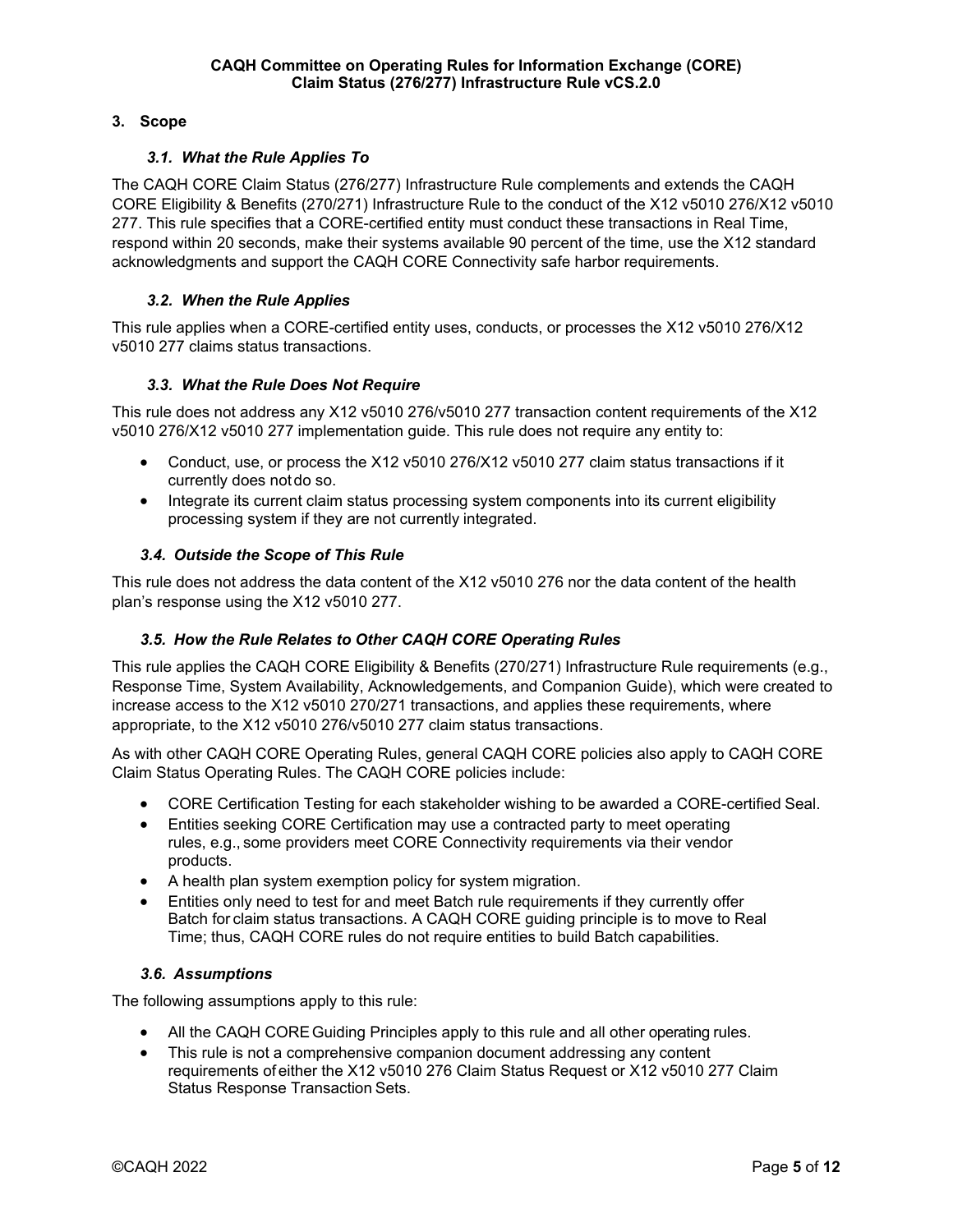- Compliance with all operating rules is a minimum requirement; a CORE-certified entity is free to offer more than what is required in the rule.
- Providers, vendors, clearinghouses and health plans (or their agents<sup>1</sup>) all need to meet appropriate aspects of the rule and all will be tested via CORE Certification Testing.

## <span id="page-5-0"></span>**4. Rule**

## *4.1. Claim Status Connectivity Requirements*

<span id="page-5-1"></span>These requirements address proposed usage patterns for both Batch and Real Time transactions, the exchange of security identifiers, and communication-level errors and acknowledgements. It does not attempt to define the specific content of the message exchanges beyond declaring that the HIPAAadopted X12 formats must be used between covered entities and security information must be sent outside of the X12 payloads.

These requirements are designed to provide a "safe harbor" that application vendors, providers, and health plans (or their agents) can be assured will be supported by any CORE-certified trading partner. All CORE-certified organizations must demonstrate the ability to implement connectivity as described in the most recent published and CAQH CORE adopted version of the CAQH CORE Connectivity Rule (hereafter referred to as CAQH CORE Connectivity Rule) to support X12 administrative transactions, whether or not adopted by HIPAA. These requirements are not intended to require trading partners to remove existing connections that do not match the rule, nor is it intended to require that all CAQH CORE trading partners must use this method for all new connections. CAQH CORE expects that in some technical circumstances, trading partners may agree to use different communication mechanism(s) and/or security requirements than that described by these requirements.

These requirements describe some of the specifics for implementing HTTP/S connectivity for healthcare administrative transaction exchange.

#### *4.2. Claim Status Real Time Acknowledgement Requirements*

<span id="page-5-2"></span>These requirements assume a successful communication connection has been established and that all parties in the transaction routing path are CORE-certified.

These requirements address only acknowledgements for receivers of the X12 v5010 276 for Real Time. It does not address acknowledgements that receivers of the X12 v5010 277 must consider.

## <span id="page-5-3"></span>**4.2.1.** *Use of the X12 v5010 999 andX12 v5010 277 Acknowledgements for Real Time*

## **4.2.1.1.** *Reporting on Real Time X12 v5010 276 Submission That Is Rejected*

#### *Functional Group or Transaction Set Rejection*

If the X12 v5010 276 passes X12 Interchange editing, but an error resulting in a rejection is found during the validation of the Functional Group(s) or Transaction Set(s) within a Functional Group, the receiver of the X12 v5010 276 (clearinghouse, intermediary, health plan or its agent) must always return an X12 005010X231A1 Implementation Acknowledgement for Health Care Insurance (999) (hereafter X12 v5010 999) for the Functional Group of the X12 v5010 276 inquiry to indicate a rejection (negative acknowledgement). If the Functional Group is not rejected, an X12 v5010 999 must not be returned.

## **4.2.1.2.** *Reporting on a Real Time X12 v5010 276 that is Accepted*

<span id="page-5-4"></span> $1$  One who agrees and is authorized to act on behalf of another, a principal, to legally bind an individual in particular business transactions with third parties pursuant to an agency relationship. Source: West's Encyclopedia of American Law, edition 2. Copyright 2008 The Gale Group, Inc. All rights reserved.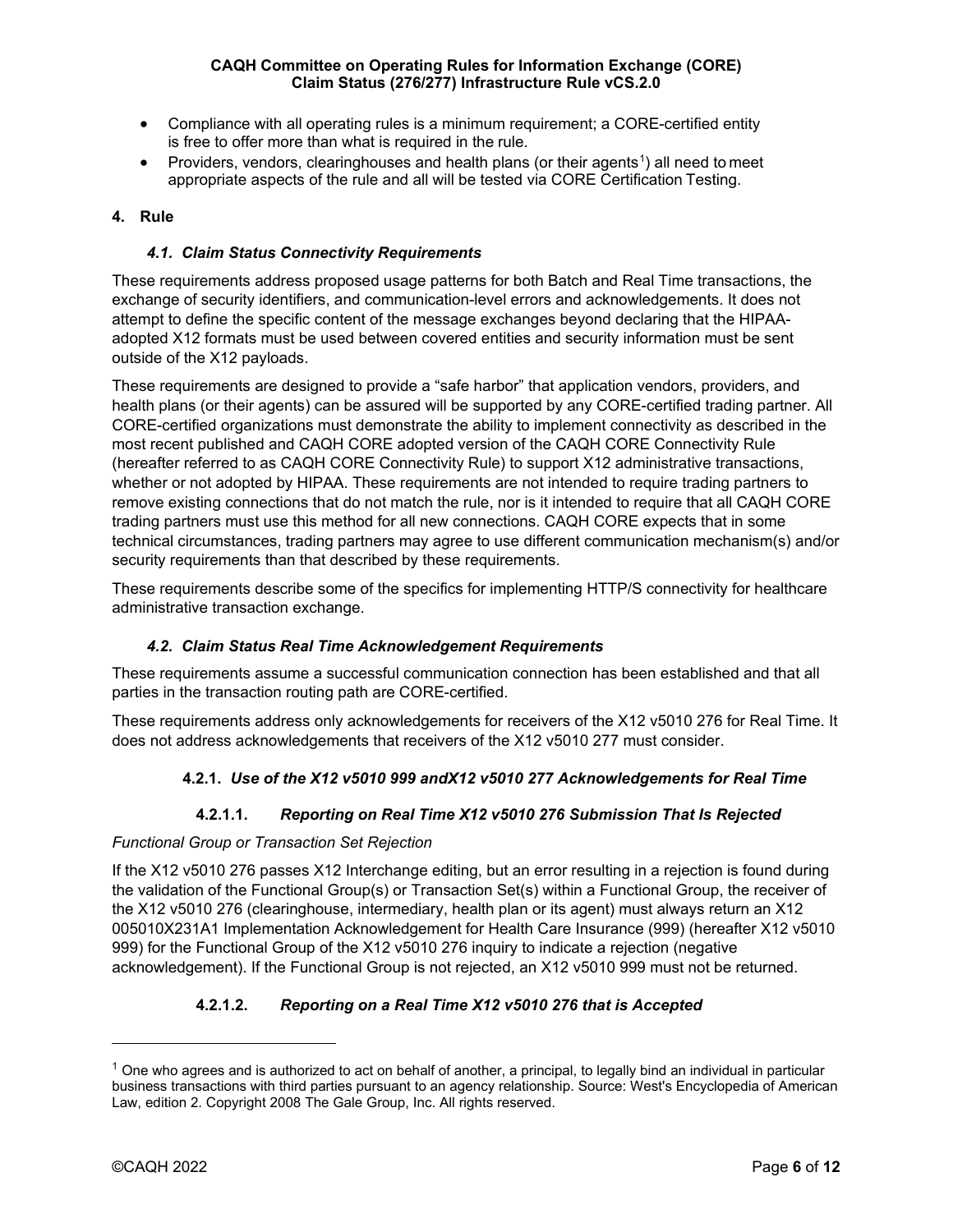If the X12 v5010 276 complies with the X12 v5010 276 TR3 implementation guide requirements, then the X12 v5010 277 Claim Status Response will be returned to the submitter.

Therefore, the submitter of an X12 v5010 276 in Real Time will receive only one acknowledgement/ response from the receiver (clearinghouse, intermediary, health plan or its agent): an X12 v5010 999 (rejection); or an X12 v5010 277.

## <span id="page-6-0"></span>**4.2.2.** *Conformance Requirements*

Conformance with this section's requirements are considered achieved when all of the required detailed step-by-step test scripts specified in the Claim Status CAQH CORE Certification Test Suite are successfully passed.

For Claim Status, the certification testing approach is similar to other operating rule sets. In other operating rules, entities are not tested for their compliance with all sections of a rule, rather just certain sections as testing is not exhaustive and is paired with the CAQH CORE Enforcement Policy. CORE Certification requires entities to be compliant with all aspects of the rule when working with all trading partners, unless the CORE-certified entity has an exemption. Refer to the Claim Status CAQH CORE Certification Test Suite for details.

Per the Claim Status CAQH CORE Certification Test Suite, conformance with this rule is considered achieved by receivers of the X12 v5010 276 (clearinghouse, intermediary, health plan or its agent) if all of the following criteria are achieved:

- 1. An X12 v5010 999 is returned only to indicate a Functional Group (including the enclosed Transaction Set) error resulting in the rejection of the entire Functional Group.
	- a. An X12 v5010 999 must not be returned if there are errors not resulting in the rejection of the Functional Group and enclosed Transaction Set.
- 2. An X12 v5010 277 must always be returned for an Interchange, Functional Group and Transaction Set that complies with X12 v5010 276 requirements.
	- a. An X12 v5010 277 may contain either the appropriate STC Claim or Line Level Status Information segment(s) in the case of a business level error or the data segments containing the requested claim status details.

## *4.3. Claim Status Batch Acknowledgement Requirements*

<span id="page-6-1"></span>These requirements for use of acknowledgements for Batch Mode places parallel responsibilities on both submitters of the X12 v5010 276 (providers) and submitters of the X12 v5010 277 (health plans or their agents) for sending and accepting the X12 v5010 999. The goal of this approach is to adhere to the principles of EDI in assuring that transactions sent are accurately received and to facilitate health plan correction of errors in their outbound responses.

The rule assumes a successful communication connection has been established and that all parties in the transaction routing path are CORE-certified.

#### <span id="page-6-2"></span>**4.3.1.** *Use of the X12 v5010 999 Acknowledgement for Batch X12 v5010 276 and X12 v5010 277*

The receiver of the Batch (the provider, clearinghouse, intermediary, health plan or its agent) must always return an X12 v5010 999 for each Functional Group of an X12 v5010 276 Batch or an X12 v5010 277 Batch to indicate that the Functional Group was either accepted, accepted with errors, or rejected.

## <span id="page-6-3"></span>**4.3.2.** *Requirements for Return of an X12 v5010 999*

The X12 v5010 999 must not be returned during the initial communications session in which the X12 v5010 276 Batch is submitted. *See §4.5 Claim Status Batch Response Time Requirements for the timing and availability of this acknowledgement.*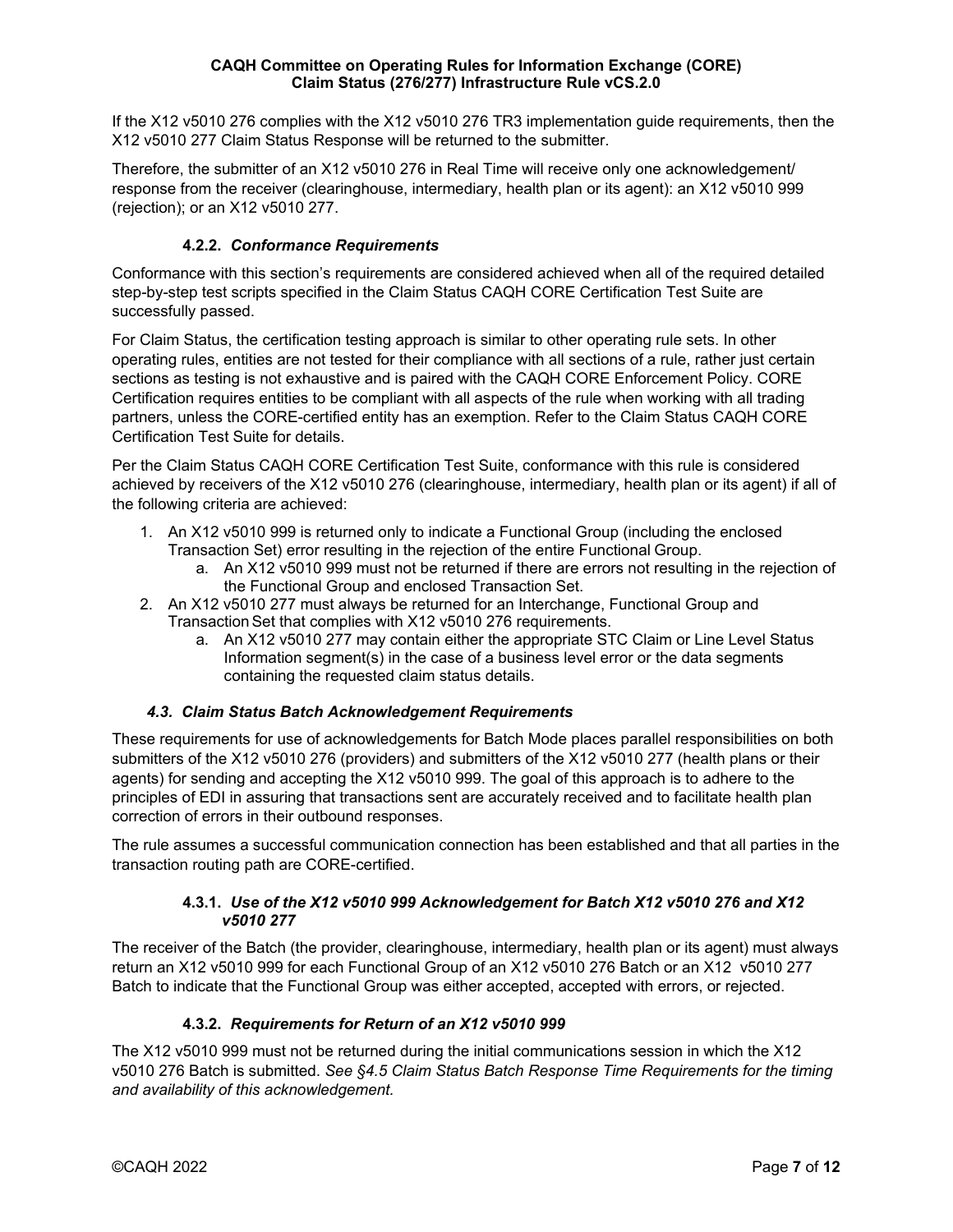## <span id="page-7-0"></span>**4.3.3.** *Conformance Requirements*

Conformance with this section's requirements is considered achieved when all of the required detailed step-by-step test scripts specified in the Claim Status CAQH CORE Certification Test Suite are successfully passed.

For Claim Status, the certification testing approach is similar to other CAQH CORE operating rule sets where entities are not tested for their compliance with all sections of a rule, rather just certain sections as testing is not exhaustive and is paired with the CAQH CORE Enforcement Policy. CORE Certification requires entities to be compliant with all aspects of the rule when working with all trading partners, unless the CORE-certified entity has an exemption. Refer to Claim Status CAQH CORE Certification Test Suite for details.

Per the Claim Status CAQH CORE Certification Test Suite, conformance with this rule is considered achieved by receivers of the batch (provider, clearinghouse, intermediary, health plan or its agent) if all of the following criteria are achieved:

- 1. An X12 v5010 999 is returned to indicate acceptance, rejection or errors in a FunctionalGroup (including the enclosed Transaction Set)
	- a) An X12 v5010 999 must always be returned even if there are no errors in the Functional Group and enclosed Transaction Set
- 2. An X12 v5010 277 response transaction must always be returned for an Interchange, Functional Group and Transaction Set that complies with X12 TR3 implementation guide requirements.

## *4.4. Claim Status Real Time Response Time Requirements*

<span id="page-7-1"></span>Maximum response time when processing in Real Time Mode for the receipt of an X12 v5010 277 (or in the case of a rejection, an X12 v5010 999) from the time of submission of an X12 v5010 276 must be 20 seconds (or less). X12 v5010 999 response rejections must be returned within the same response timeframe.[2](#page-7-4) *See §4.6 Claim Status System Availability Requirements for notification process of holidays.*

## <span id="page-7-2"></span>**4.4.1.** *Conformance Measurement*

Conformance with this maximum response time rule shall be considered achieved if 90 percent of all required responses are returned within the specified maximum response time as measured within a calendar month.

Each CORE-certified entity must demonstrate its conformance with this maximum response time rule by demonstrating its ability to capture, log, audit, match and report the date (YYYYMMDD), time (HHMMSS) and control numbers from its own internal systems and the corresponding data received from its trading partners.

## <span id="page-7-3"></span>**4.4.2.** *Conformance Requirements*

Conformance with this section's requirements is considered achieved when all of the required detailed step-by-step test scripts specified in the Claim Status CAQH CORE Certification Test Suite are successfully passed.

For Claim Status, the certification testing approach is similar to other operating rule sets where entities are not tested for their compliance with all sections of a rule, rather just certain sections as testing is not

<span id="page-7-4"></span><sup>2</sup> See §4.2 Claim Status Real Time Acknowledgement Requirements, which requires return of either an X12 v5010 999 or an X12 v5010 277 response.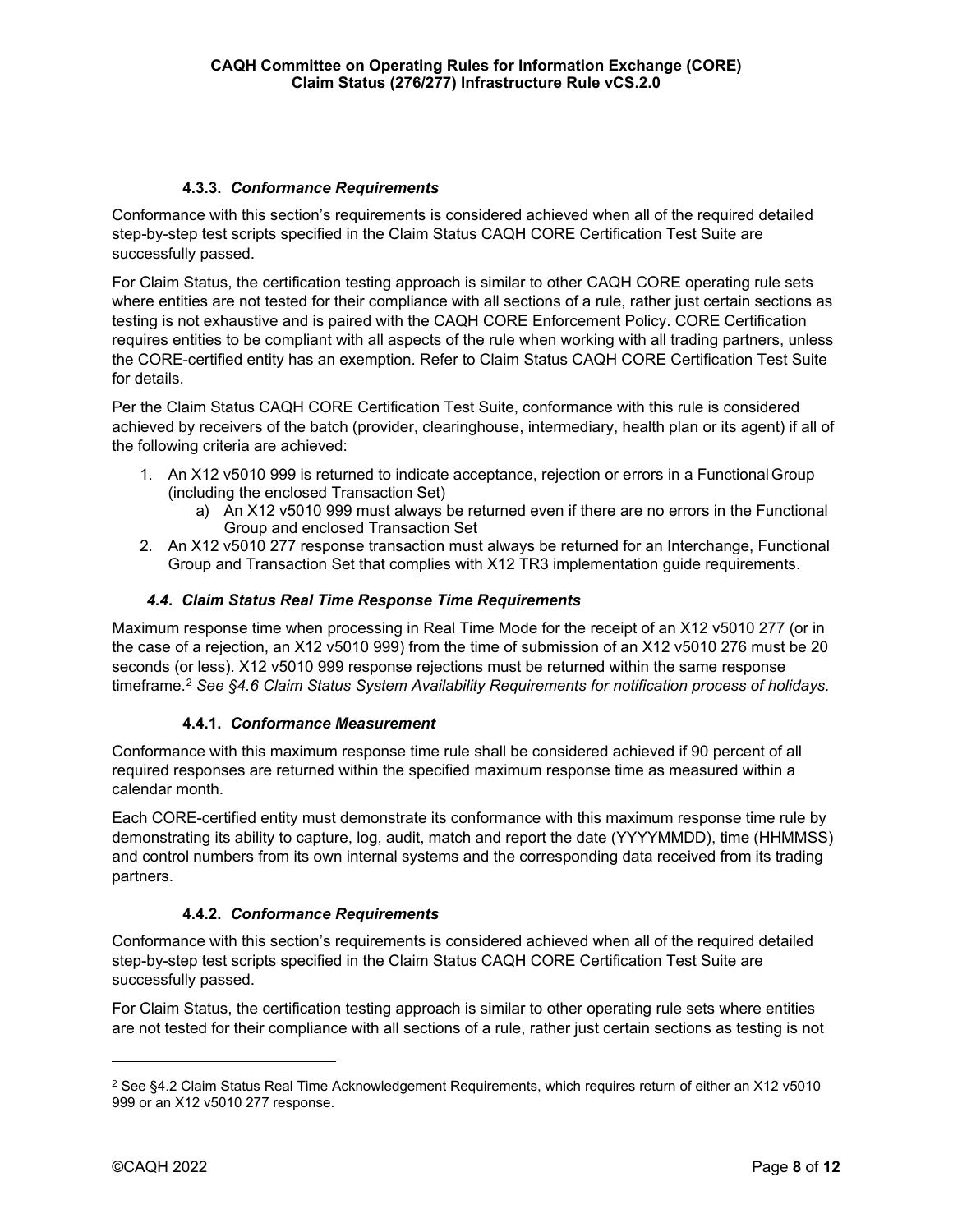exhaustive and is paired with the CAQH CORE Enforcement Policy. CORE Certification requires entities to be compliant with all aspects of the rule when working with all trading partners, unless the COREcertified entity has an exemption. Refer to the Claim Status CAQH CORE Certification Test Suite for details.

The Claim Status CAQH CORE Certification Test Suite for this rule includes the following:

- 1. The actual delivery of statistics by a CORE-certified entity will be required only in response to a verified compliance complaint. Otherwise, a CORE-certified entity's compliance with the response time requirements will be based on good faith.
- 2. All CORE-certified entities are required to conform to this and other CORE rules regardless of the connectivity mode and methods used between CORE-certified trading partners.
- 3. This rule assumes that all parties in the transaction routing path are CORE-certified and compliant.
- 4. The recommended maximum response time between each participant in the transaction is 4 seconds or less per hop as long as the 20-second total roundtrip requirement is met.

## <span id="page-8-0"></span>*4.5. Claim Status Batch Response Time Requirements*

When an X12 v5010 276 Batch submitted in Batch Processing Mode is subsequently converted to Real Time Processing by any intermediary clearinghouse or switch for further processing by the health plan (or its agent) before being returned to the submitter as a Batch X12 v5010 277, the Claim Status Batch Response Time Requirements shall apply. *(See §4.4 Claim Status Real Time Response Time Requirements)*

Maximum response time when processing in Batch Mode for the receipt of an X12 v5010 277 Batch to an X12 v5010 276 Batch submitted by a provider or on a provider's behalf by a clearinghouse/switch by 9:00 pm Eastern time of a business day must be returned by 7:00 am Eastern time the following business day. A business day consists of the 24 hours commencing with 12:00 am (Midnight or 0000 hours) of each designated day through 11:59 pm (2359 hours) of that same designated day. The actual calendar day(s) constituting business days are defined by and at the discretion of each health plan or its agent. (*See §4.6 Claim Status System Availability Requirements for notification process of holidays.)*

## <span id="page-8-1"></span>**4.5.1.** *Batch Response Time X12 v5010 999 Acknowledgement Requirements*

An X12 v5010 999 must be available to the submitter within one hour of receipt of the Batch: to the providerin the case of a Batch X12 v5010 276 and to the health plan (or its agent) in the case of a Batch X12 v5010 277.[3](#page-8-3)

#### <span id="page-8-2"></span>**4.5.2.** *Conformance Measurement*

Conformance with this maximum response time requirement shall be considered achieved if 90 percent of all required responses are returned within the specified maximum response time as measured within a calendar month.

Each CORE-certified entity must demonstrate its conformance with this maximum response time requirement by demonstrating its ability to capture, log, audit, match and report the date (YYYYMMDD), time (HHMMSS) and control numbers from its own internal systems and the corresponding data received from its trading partners.

<span id="page-8-3"></span><sup>3</sup> See §4.3 Claim Status Batch Acknowledgements Requirements, which requires return of a v5010 999 in all cases indicating rejection/acceptance of the batch.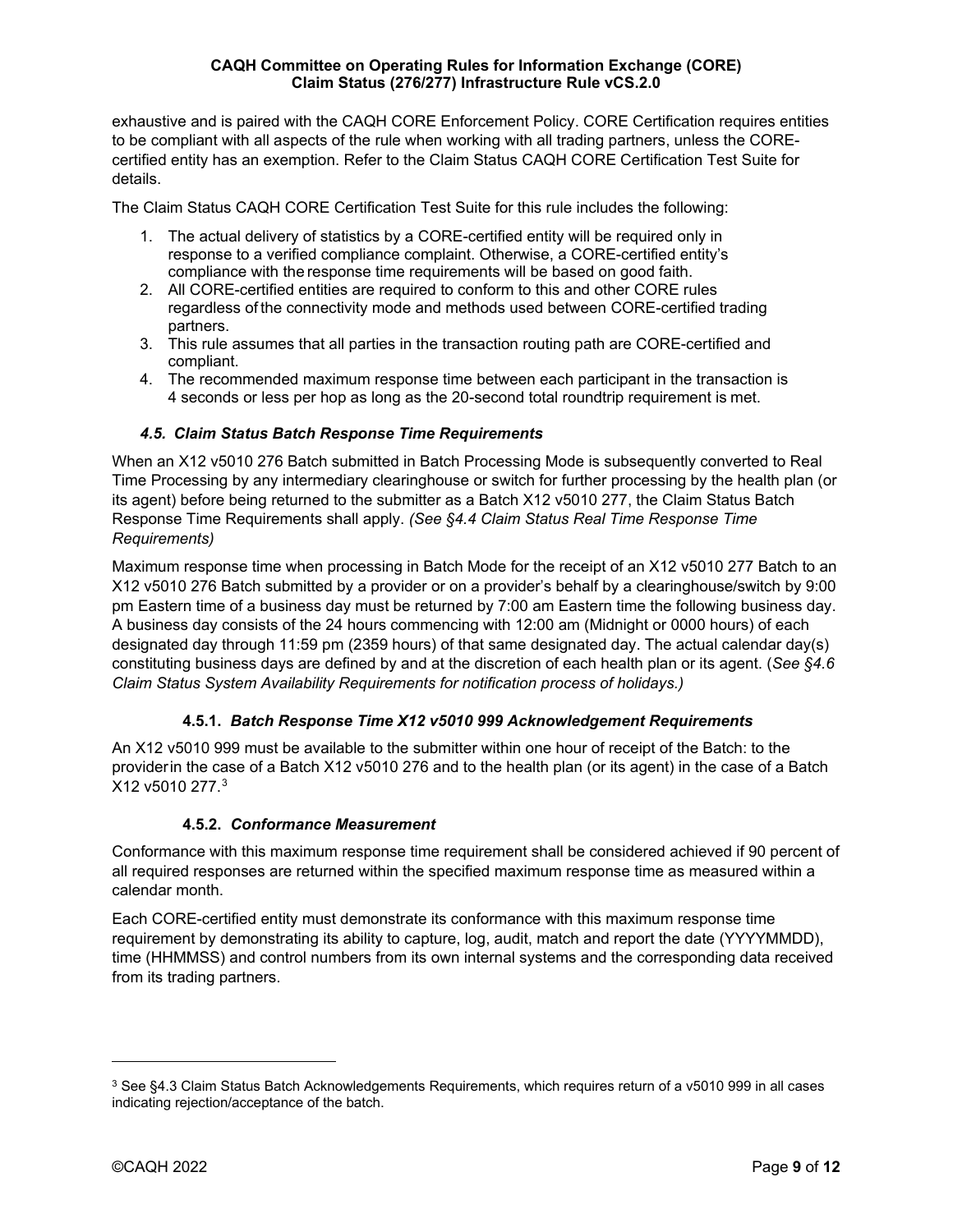## <span id="page-9-0"></span>**4.5.3.** *Conformance Requirements*

Conformance with this section's requirements is considered achieved when all of the required detailed step-by-step test scripts specified in the Claim Status CAQH CORE Certification Test Suite are successfully passed.

For Claim Status, the certification testing approach is similar to other operating rules sets where entities are not tested for their compliance with all sections of a rule, rather just certain sections as testing is not exhaustive and is paired with the CAQH CORE Enforcement Policy. CORE Certification requires entities to be compliant with all aspects of the rule when working with all trading partners, unless the COREcertified entity has an exemption. Refer to the Claim Status CAQH CORE Certification Test Suite for details.

The Claim Status CAQH CORE Certification Test Suite for this rule includes the following:

- The actual delivery of statistics by a CORE-certified entity will be required only in response to a verified compliance complaint. Otherwise, a CORE-certified entity's compliance with the response time requirements will be based on good faith. Please see the CAQH CORE Enforcement Policy for details on filing complaints and who is permitted to file complaints.
- All CORE-certified entities are required to conform to this rule regardless of the connectivity mode and methods used between CORE-certified trading partners.
- This rule assumes that all parties in the transaction routing path are CORE-certified and compliant.

## <span id="page-9-1"></span>*4.6. Claim Status System Availability*

Many healthcare providers have a need to determine the status of a claim that has been submitted for adjudication outside of the typical business day and business hours. Additionally, many institutional providers are now allocating staff resources to performing administrative and financial back-office activities on weekends and evenings. As a result, providers have a business need to be able to conduct claim status transactions at any time.

On the other hand, health plans have a business need to take their claims processing and other systems offline periodically in order to perform the required system maintenance. This typically results in some systems not being available for timely X12 v5010 276 and X12 v5010 277 certain nights and weekends. The rule was created to address these conflicting needs.

#### <span id="page-9-2"></span>*4.6.1. System Availability Requirements*

#### *4.6.1.1. Weekly System Availability Requirement*

System availability must be no less than 90 percent per calendar week for both Real Time and Batch Processing Modes. System is defined as all necessary components required to process an X12 v5010 276/277 Health Care Claim Status Request and Response transaction and an X12 v5010 999 transaction. Calendar week is defined as 12:01 a.m. Sunday to 12:00 a.m. the following Sunday. This will allow for a HIPAA-covered health plan or its agent to schedule system updates to take place within a maximum of 17 hours per calendar week for regularly scheduled downtime.

#### *4.6.1.2. Quarterly System Availability Requirement*

A HIPAA-covered health plan or its agent may choose to use an additional 24 hours of scheduled system downtime per calendar quarter. System is defined as all necessary components required to process an X12 v5010 276/277 Health Care Claim Status Request and Response and an X12 v5010 999 transaction. This will allow a HIPAA-covered health plan or its agent to schedule additional downtime for substantive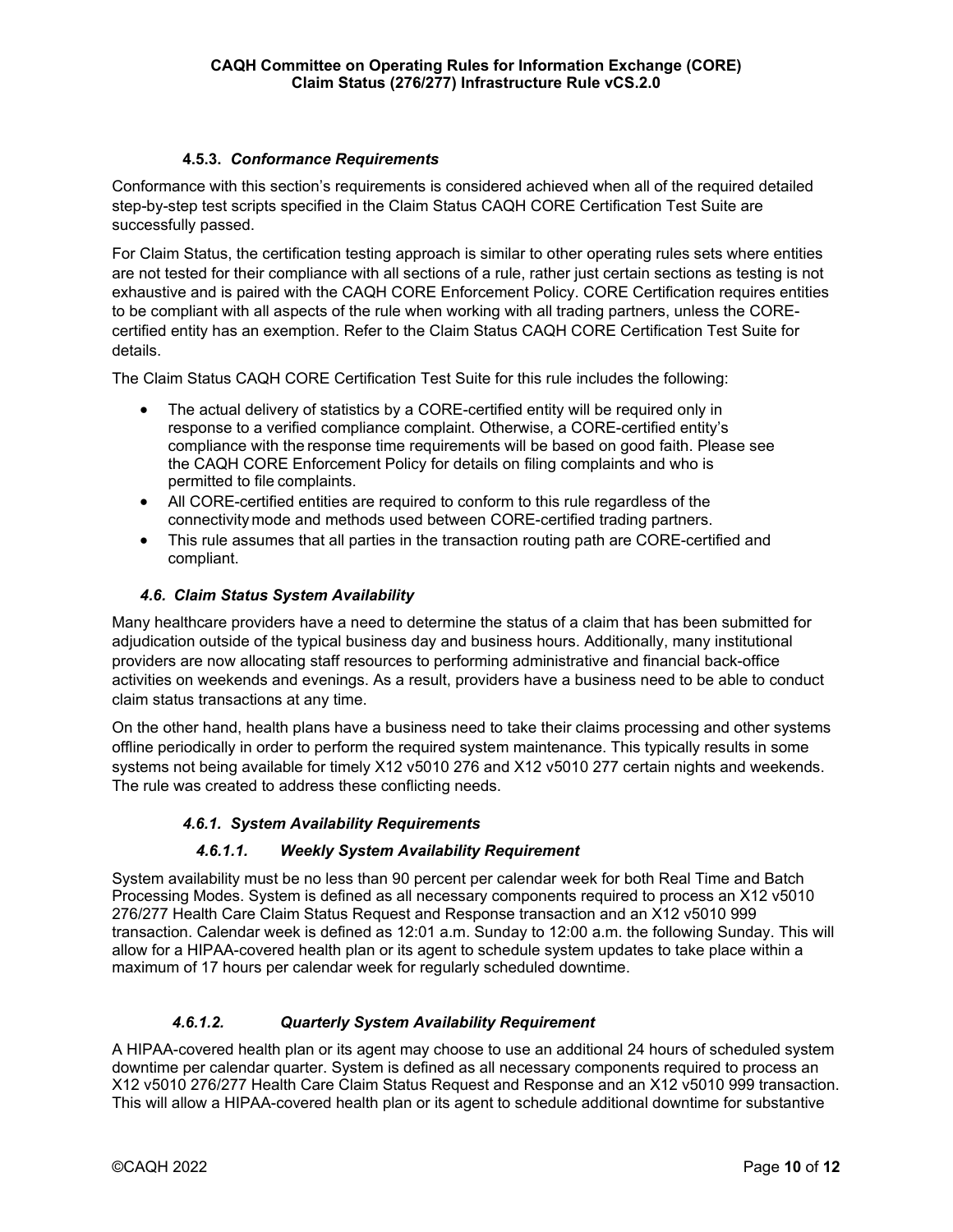system migration. This additional allowance in a system downtime is in excess of the allowable weekly system downtime specified in Section 4.6.1.1.

## <span id="page-10-0"></span>**4.6.2.** *Reporting Requirements*

## **4.6.2.1.** *Scheduled Downtime*

CORE-certified health plans (or their agents), clearinghouses/switches or other intermediaries must publish their regularly scheduled system downtime in an appropriate manner (e.g., on websites or in companion guides) such that the healthcare provider can determine the health plan's system availability so that staffing levels can be effectively managed.

#### **4.6.2.2.** *Non-Routine Downtime*

For non-routine downtime (e.g., system upgrade), an agent must publish the schedule of non-routine downtime at least one week in advance.

## **4.6.2.3.** *Unscheduled Downtime*

For unscheduled/emergency downtime (e.g., system crash), an agent will be required to provide information within one hour of realizing downtime will be needed.

## **4.6.2.4.** *No Response Required*

No response is required during scheduled downtime(s).

## **4.6.2.5.** *Holiday Schedule*

Each health plan, (or its agent) clearinghouse/switch or other intermediary will establish its own holiday schedule and publish it in accordance with the rule above.

#### <span id="page-10-1"></span>**4.6.3.** *Conformance Requirements*

Conformance with this rule is considered achieved when all of the required detailed step-by-step test scripts specified in the Claim Status CAQH CORE Certification Test Suite are successfully passed.

For Claim Status, the certification testing approach is similar to other operating rule sets where entities are not tested for their compliance with all sections of a rule, rather just certain sections as testing is not exhaustive and is paired with the CAQH CORE Enforcement Policy. CORE Certification requires entities to be compliant with all aspects of the rule when working with all trading partners, unless the COREcertified entity has an exemption. Refer to the Claim Status CAQH CORE Certification Test Suite for details.

Per the Claim Status CAQH CORE Certification Test Suite, each CORE-certified entity must demonstrate its conformance with this system availability rule by publishing the following documentation:

- Actual published copies of regularly scheduled downtime schedule, including holidays, and method(s) of publishing
- Sample of non-routine downtime notice and method(s) of publishing
- Sample of unscheduled/emergency downtime notice and method(s) of publishing

#### <span id="page-10-2"></span>*4.7. Claim Status Companion Guide*

Health plans or their agent have the option of creating a "companion guide" that describes the specifics of how they will implement the HIPAA transactions. The companion guide is in addition to and supplements the X12 TR3 implementation guide.